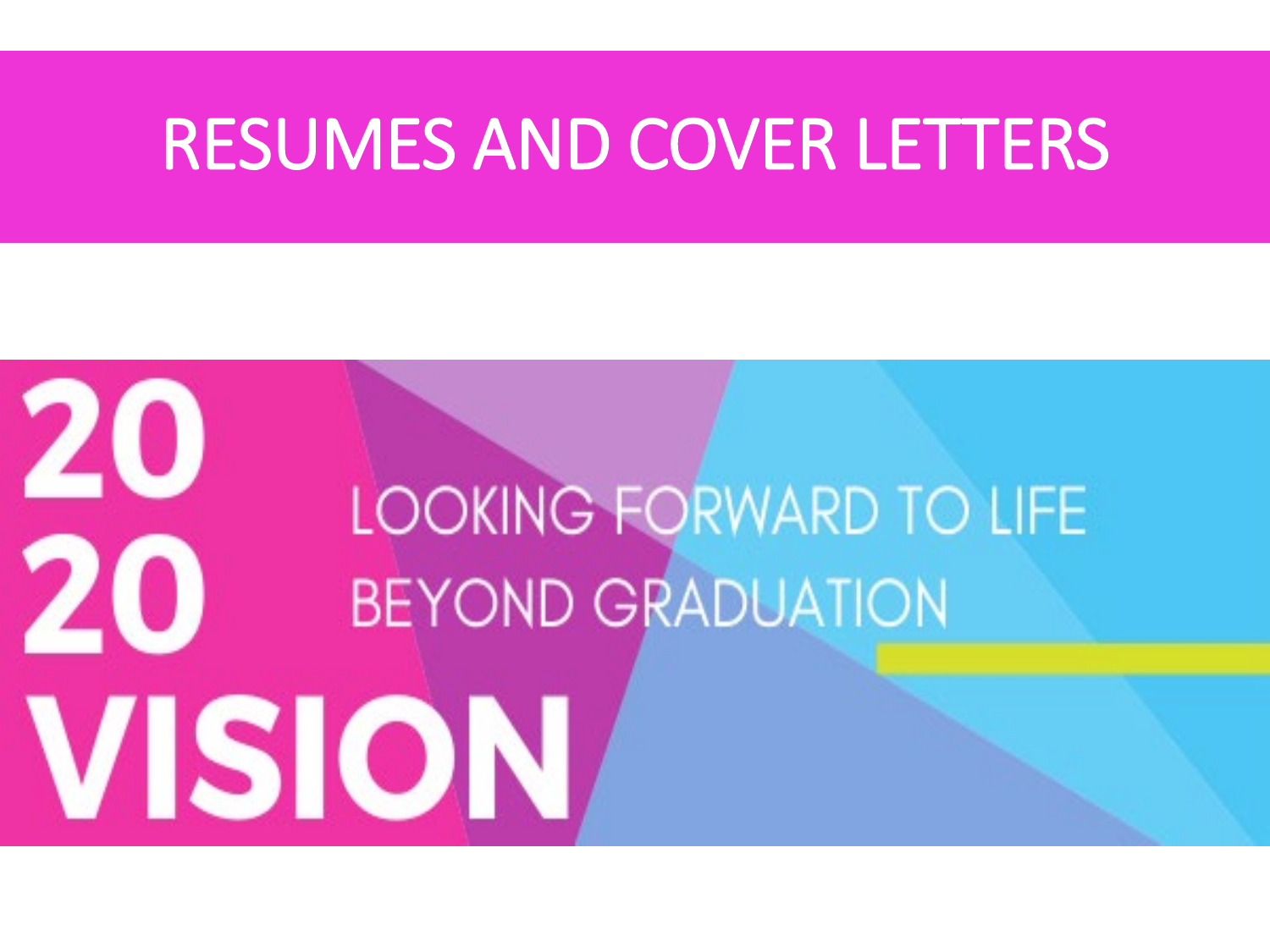# What's the… pur•pose /'parpas/

Noun

The reason for which something is done or created or for which something exists.

# To Get An Interview!

 $\triangleright$  Market your best skills

 $\triangleright$  Show employers that you're a good match

How long do you think employers take to review? *A commercial…not a documentary!*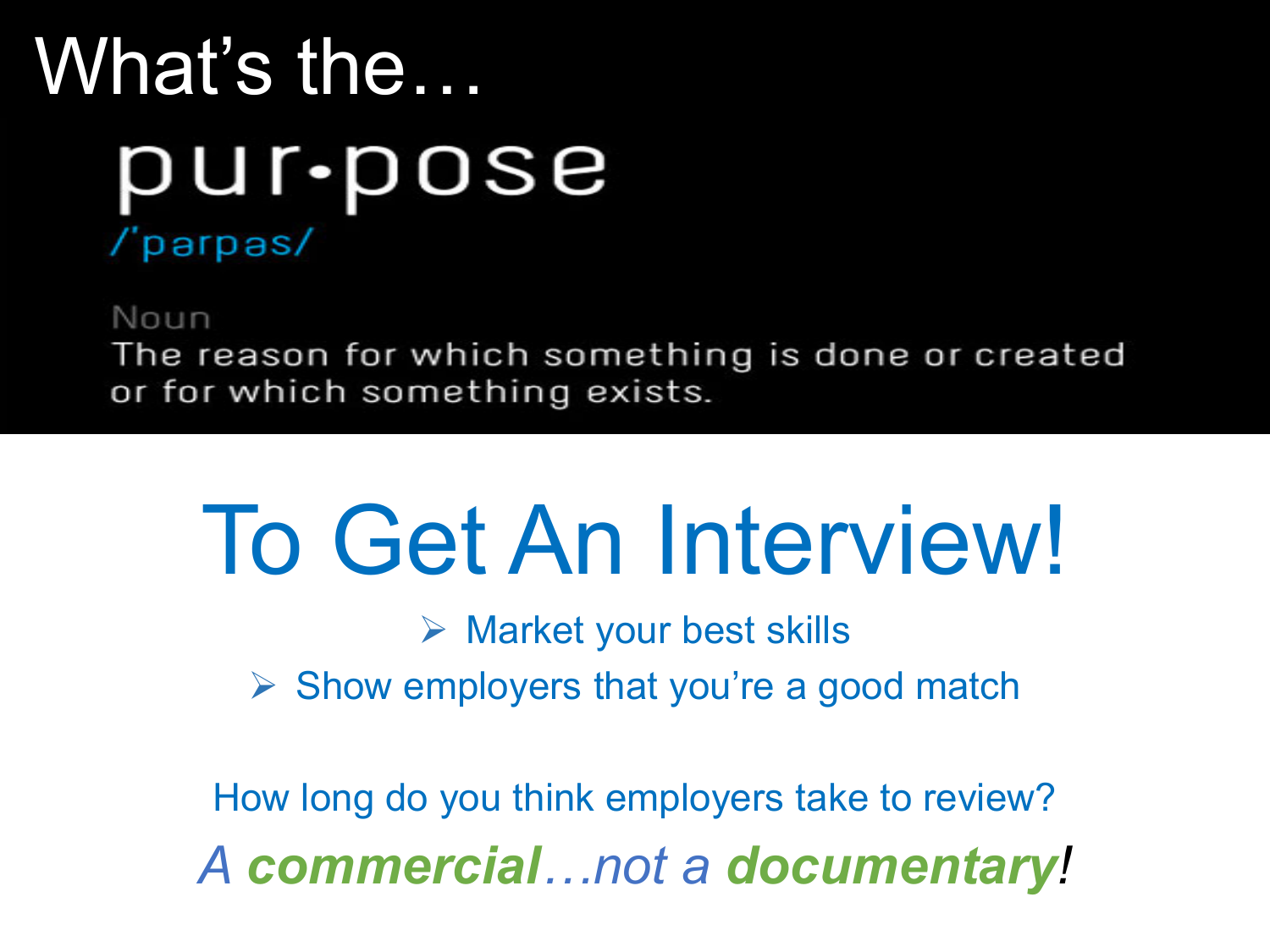### Header / Contact Information

### Sam Van Meter

1021 Dulaney Valley Rd., Baltimore, MD 21204

410-337-8888

Sam.Smith@mail.goucher.edu

### **Sam Van Meter**

1021 Dulaney Valley Rd., Baltimore, MD 21204 | 410-337-8888 | Sam.Smith@mail.goucher.edu

**\_\_\_\_\_\_\_\_\_\_\_\_\_\_\_\_\_\_\_\_\_\_\_\_\_\_\_\_\_\_\_\_\_\_\_\_\_\_\_\_\_\_\_\_\_\_\_\_\_\_\_\_\_\_\_\_\_\_\_\_\_\_\_\_\_\_\_\_\_\_\_\_\_\_\_\_\_\_\_\_\_\_\_\_\_\_\_\_\_\_\_\_\_\_\_\_\_\_\_\_\_\_\_\_\_\_\_\_\_\_\_\_\_\_\_\_\_\_\_\_\_\_\_\_\_\_\_\_\_\_\_\_\_\_\_\_\_\_\_\_\_\_\_\_\_\_\_\_\_\_\_\_\_\_\_\_\_\_\_\_\_\_\_\_\_\_\_\_\_\_\_\_\_\_\_\_\_\_\_\_\_\_\_\_\_\_\_\_\_\_\_\_\_\_\_\_\_\_\_\_\_\_\_\_\_\_\_\_\_\_\_\_\_\_\_\_\_\_\_\_\_\_\_\_\_\_\_\_\_\_\_\_\_\_\_\_\_\_\_\_\_\_\_\_\_\_\_\_\_\_\_\_\_\_\_\_\_\_\_\_\_\_\_\_\_\_\_\_\_\_\_\_\_\_\_\_\_\_**

### **Sam Van Meter**

**Baltimore, MD | 410-337-8888 | Sam.Smith@mail.goucher.edu**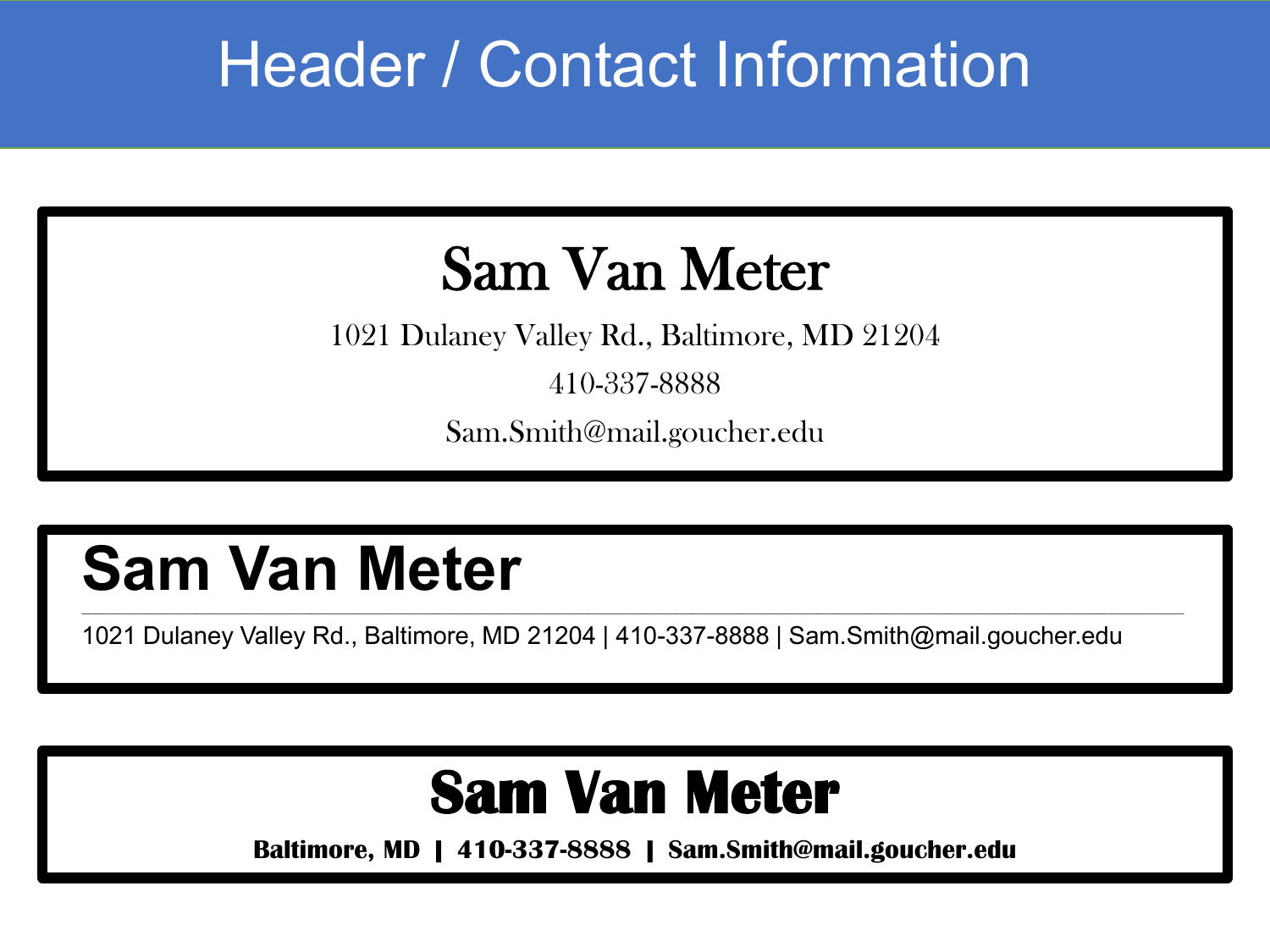# Education

**Goucher College**, *Baltimore, MD* **College** and *May* 2018 Bachelor of Arts in French and History **GPA 3.0** Minor: Creative Writing

### **Study Abroad: Goucher Paris Program, Paris, France Spring 2017**

- Completed part-time internship with French Theatre Company
- Courses completed: Intense language at Sorbonne; immersion study about Paris culture, society and history; two advanced phonetics

### Relevant Course/Project Work

- Provides connection between knowledge and application
- Showcases functional interests
- Outline specific projects /case studies completed in course
- Do not list all courses taken only relevant, advanced, or specialized courses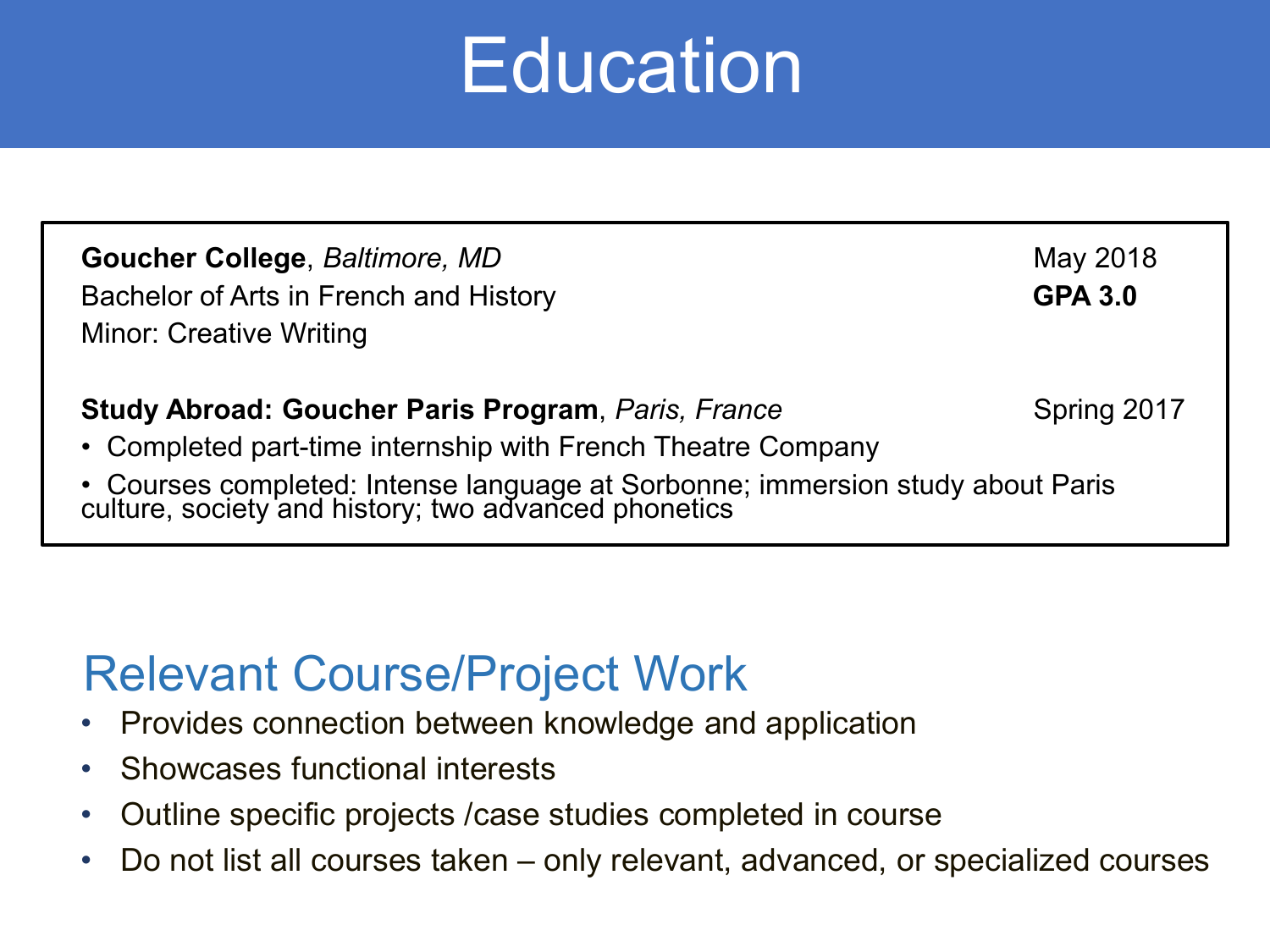# **Experience**

### **Structure**

- Brainstorm LOTS of different types of experiences: volunteer, jobs, internships, leadership in student clubs, class projects
- Section titles could be: Experience, Organizational Experience, Leadership Experience, or any other that reflects your strengths and talents
- Could separate into multiple experience sections
- Use reverse chronological order most recent experience (within section) first
- Include title, organization name, location and dates

### Descriptions = Accomplishment Statements

- Use bullet points to be easy to scan
- Use varied action verbs to describe work
- Match verb tenses (past or present)
- Qualify and quantify your statements
	- Lead a team of 30 students
	- Increased attendance by 30% with creative marketing strategy

**Strong Action Verb**  describing the **WHAT (task) + SO WHAT (Result, How, Why)**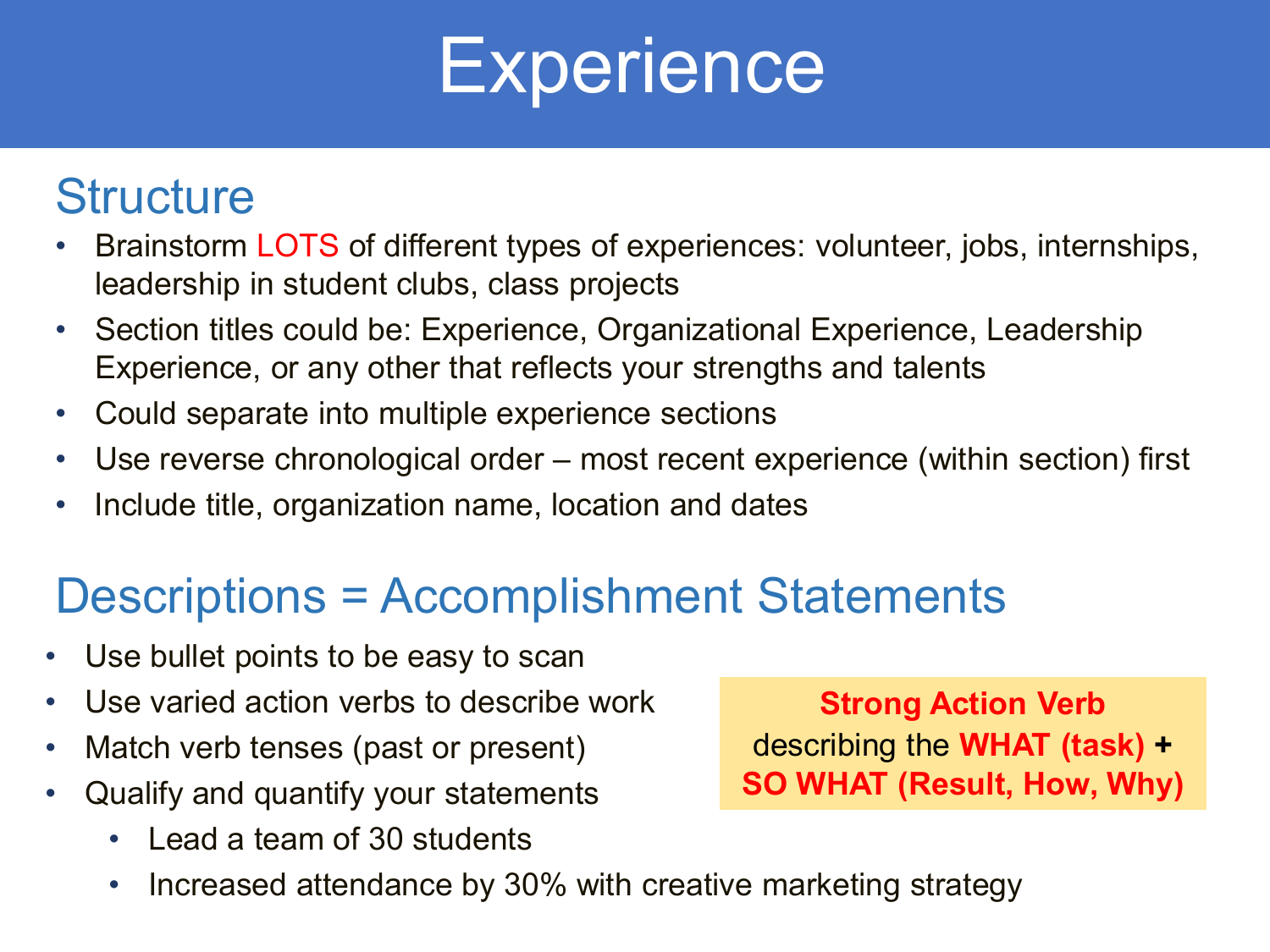## **What Do Employers Want? CORE SKILLS**

Recruiters consistently report on surveys that they seek applicants with a strong set of core skills. These skills will apply to a variety of industries and will be necessary to thrive in future workplaces.

You are honing these in the classroom, in campus-jobs, internships, club leadership roles and on sports teams.

- Critical Thinking/Problem Solving
- Oral/Written Communication
- Teamwork/Collaboration
- Digital Technology
- Professionalism/work ethic
- Leadership
- Global/Intercultural Fluency

### **Where can you show these on your resume?**

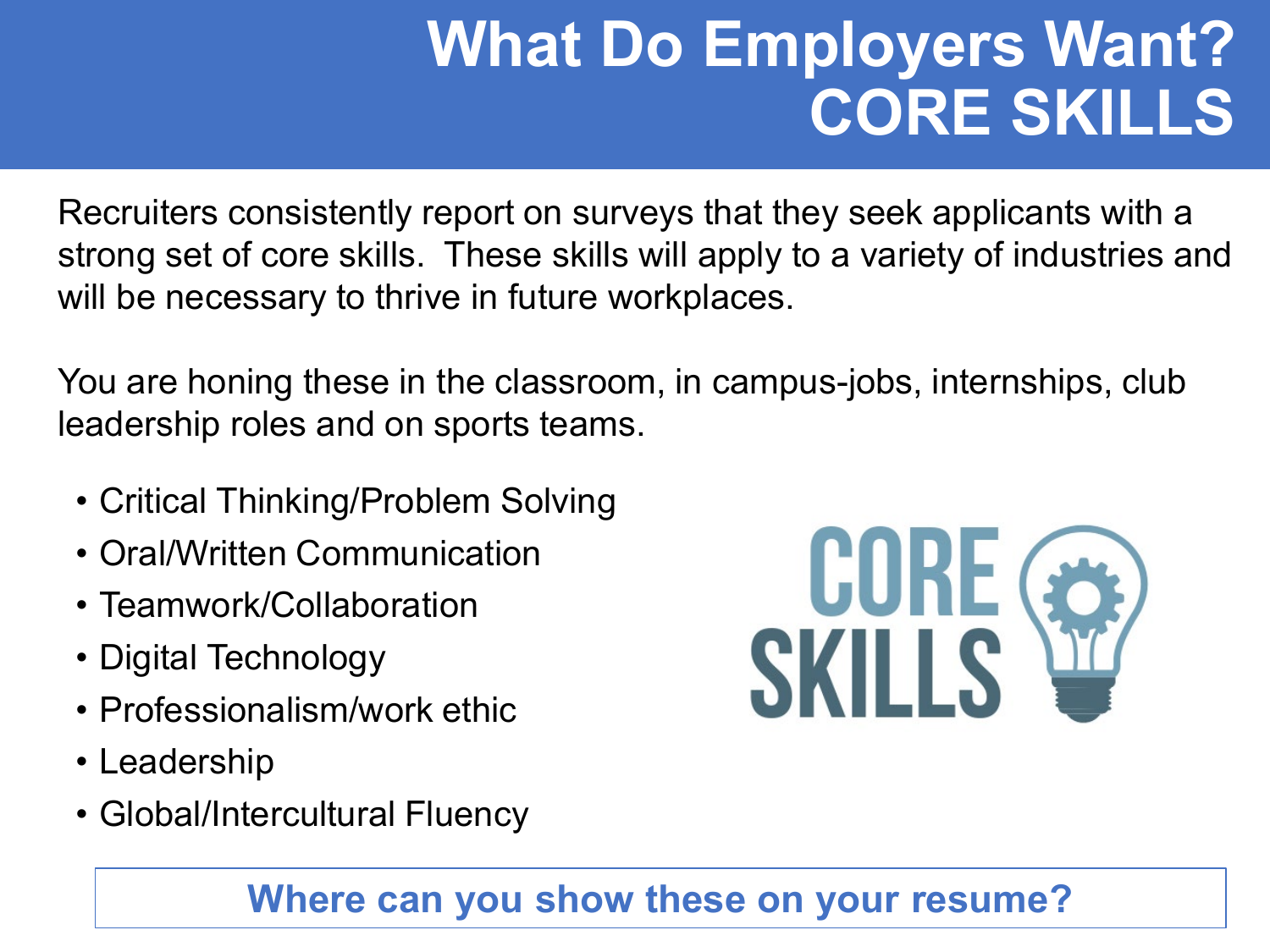

# **Target** Resume

*If you don't know what you're looking for, chances are the employer won't know either!*

- Target your resume to EACH potential opportunity/organization
- It's OK to not have specific industry experience, but you need to connect the experience you do have to the skills for which the organization is looking
- Utilize the JOB DESCRIPTION- touch upon each job task/requirement and highlight your experiences/skills
- You may need DIFFERENT VERSIONS of your resume for DIFFERENT **INDUSTRIES**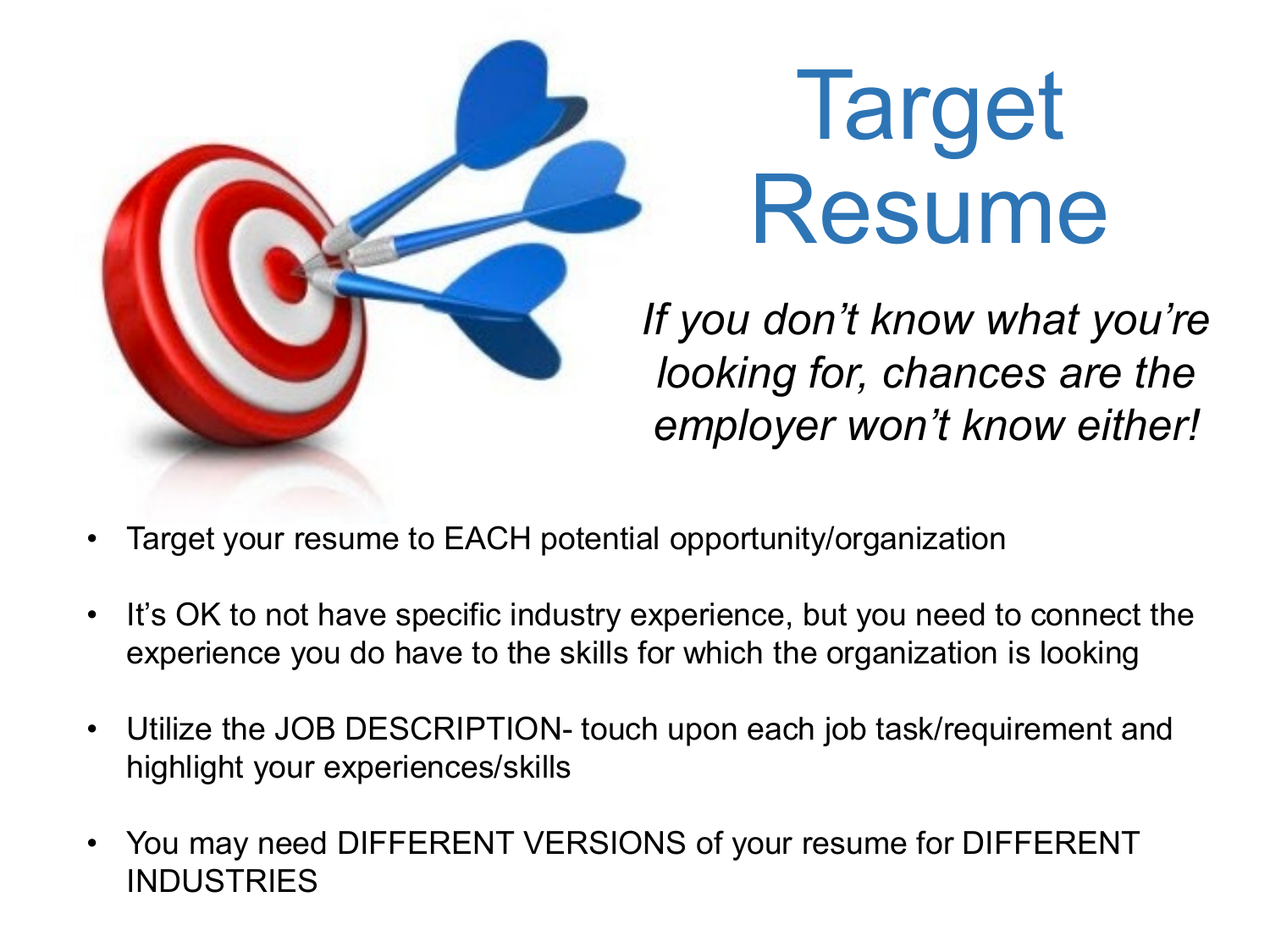# **Ways to Target: Specialized Sections**

#### **Communications Experience**

Marketing Intern, AFLAC, Towson, MD, January-February 2005

- Worked closely with District Sales Manager, promoting the benefits of the company and meeting with prospective clients throughout the region.
- Attended sales classes and obtained insurance certification.  $\bullet$

#### Public Relations Intern, Canaan Public Relations, White Plains, NY, Summer 2004

Engaged with clients to promote and plan events for media personnel, including media weeks at two  $\bullet$ spas. Developed media lists and created print placements to be used in press kits.

#### Volunteer, Hope Lodge of the American Cancer Society, Baltimore, MD, Fall 2003

Acted as a Public Relations representative and created a campaign including a brochure, internal speech, newsletter, Public Service Announcement and print advertisement focused on the need for volunteers.



- Focuses the reader's attention
- Organized by industry or skills, rather than type of experience (internship, extracurricular)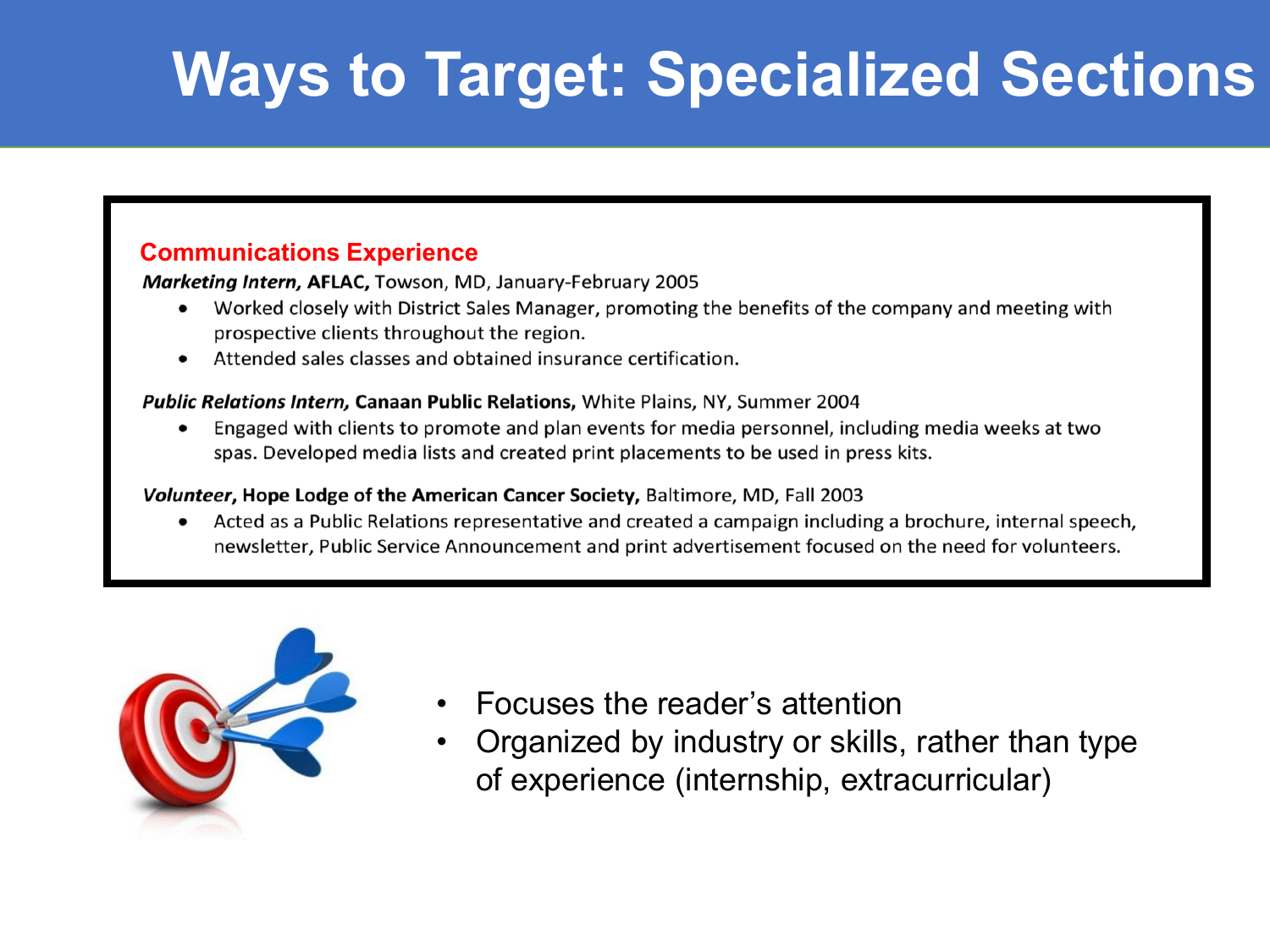### **Ways to Target: Order of Statements**

#### **Canned Food Drive**

Nov. 2015-2017

- Served as an organizing food drive member for 3 Thanksgiving seasons
- Created flyers and digital marketing for school's social media sites to advertise the event
- Volunteered 2 hours every week in November to organize and sort donations
- Collected enough donations each season to serve over 30 local families in need

### A little reorder to focus on marketing experience:

Canned Food Drive

Nov. 2015, 2016, 2017

- Created flyers and digital marketing for school's social media site to advertise food drive
- Organized and sorted donations in 2 hour shifts each week in November
- Served as an organizing food drive member which collected enough donations to support over 30 families in need each season



### Another reorder and a bit of rework to focus on organization skills:

#### Canned Food Drive

Nov. 2015, 2016, 2017

- Organized and sorted hundreds of food donations in 2 hour shifts each week in November
- Coordinated food drive as part of a team of 3 students, which collected enough donations to support over 30 families in need each season
- Created flyers and digital marketing for school's social media site to advertise food drive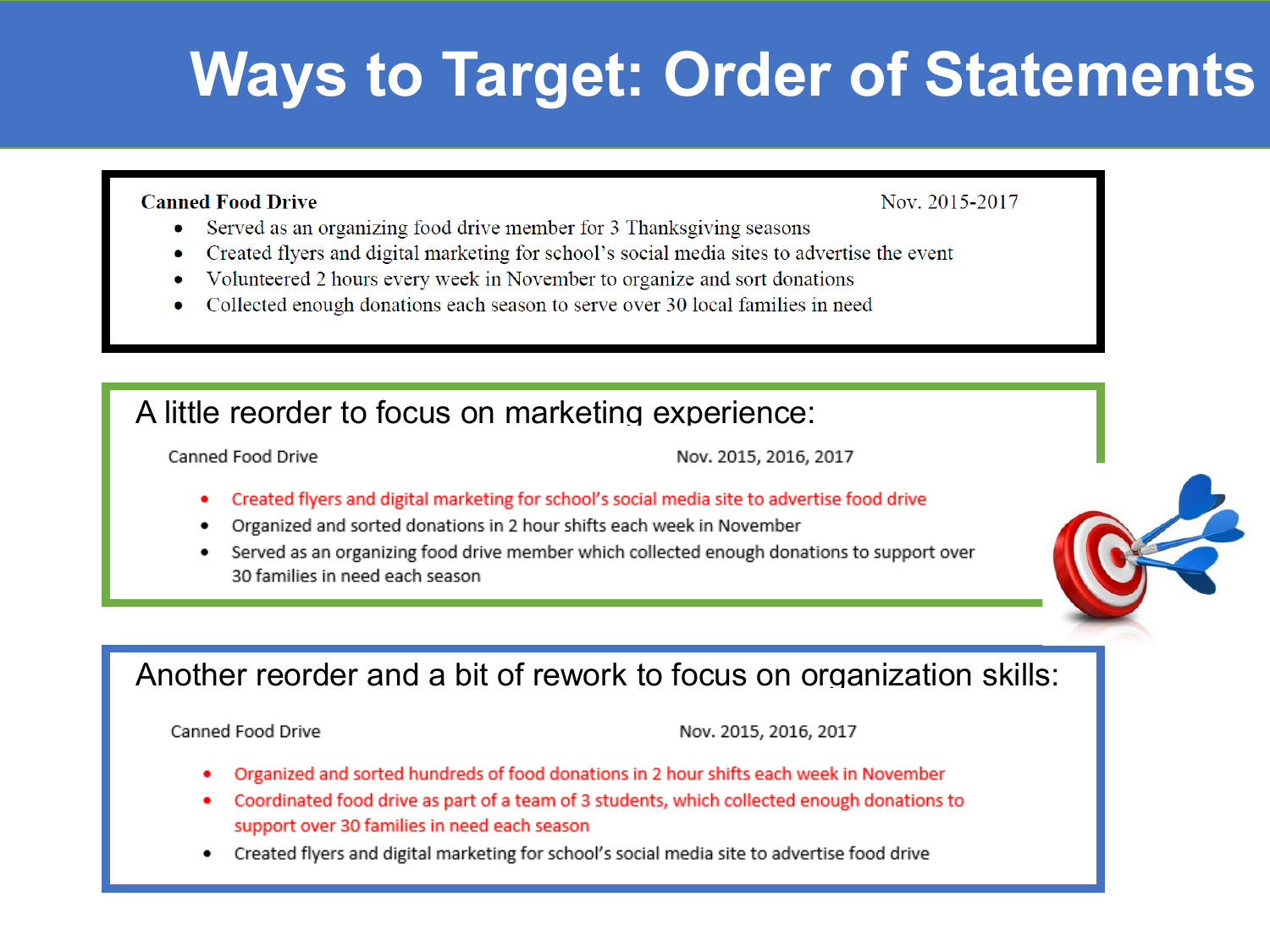# **Ways to Target: Use the Job Description**

- Exceptional interpersonal, communication, analytical and problem-solving skills
- Excellent organizational skills and ability to multitask
- Genuine interest in financial markets and macro-level economic trends
- Ability to thrive in a fast-paced, collaborative environment
- Highly inquisitive, focused and pro-active
- Good judgment and discretion when working with confidential information

#### **Team Member, Chick-Fil-A, Baltimore MD**

- Maintained composure and professional communication and offered solutions to resolve customer complaints
- Demonstrated flexibility by playing multiple roles including cashier, drive-thru and runner
- Managed approximately \$2000 in transactions during the fast-paced lunch shift
- Cross-trained new team members and lead by example
- Secured cash registers at the end of the day and assisted with preparing confidential bank deposit

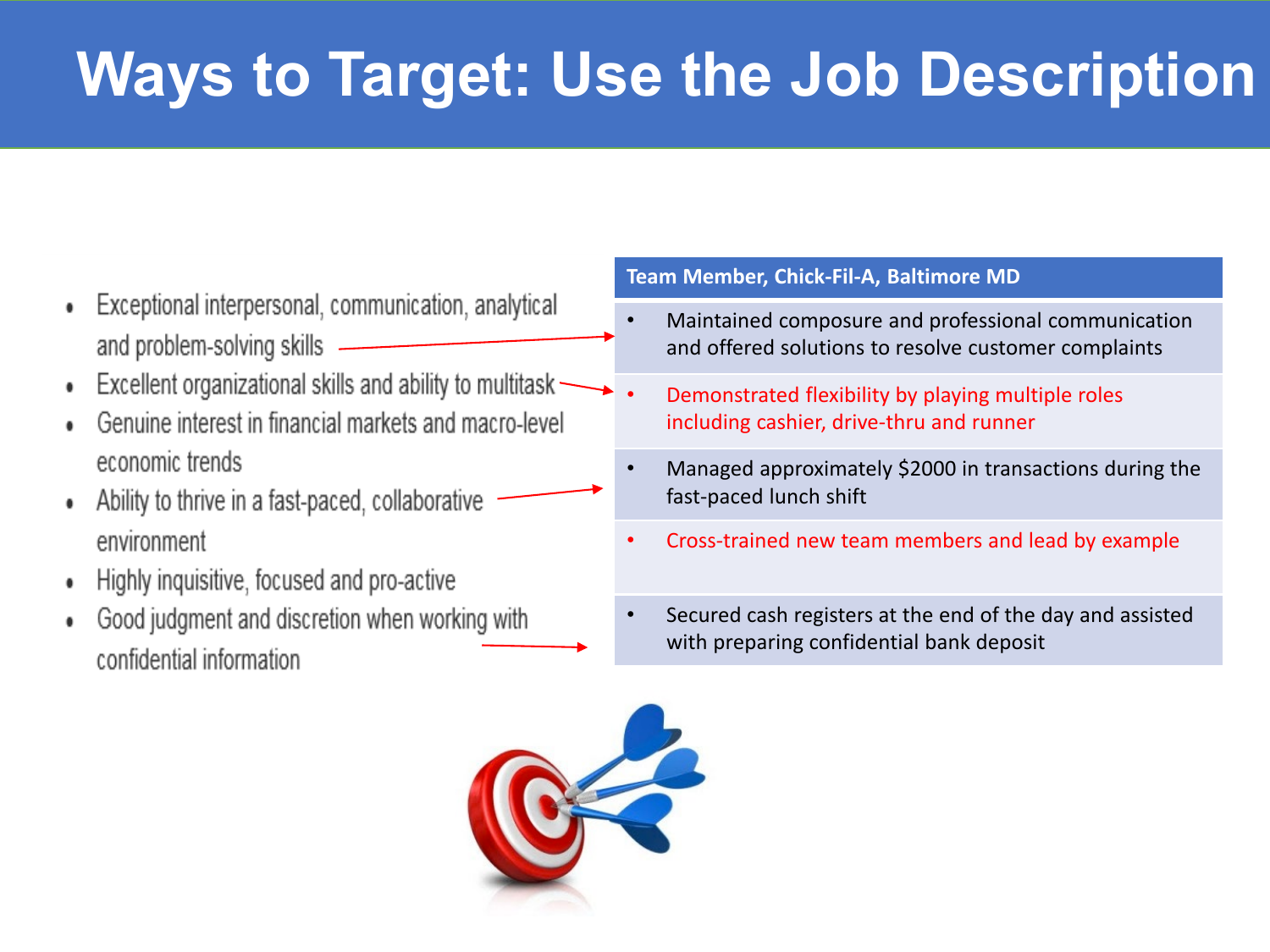# Formatting Tips

- One page balance white space
- Margins at 1 inch (no lower than .5 inch) all around
- Font size 12 point (no lower than 10 point)
- Use **bold**, *italics*, ALL CAPS, small caps, underline, to emphasize information. Use strategically
- Punctuation
- Avoid graphics, color and fancy fonts

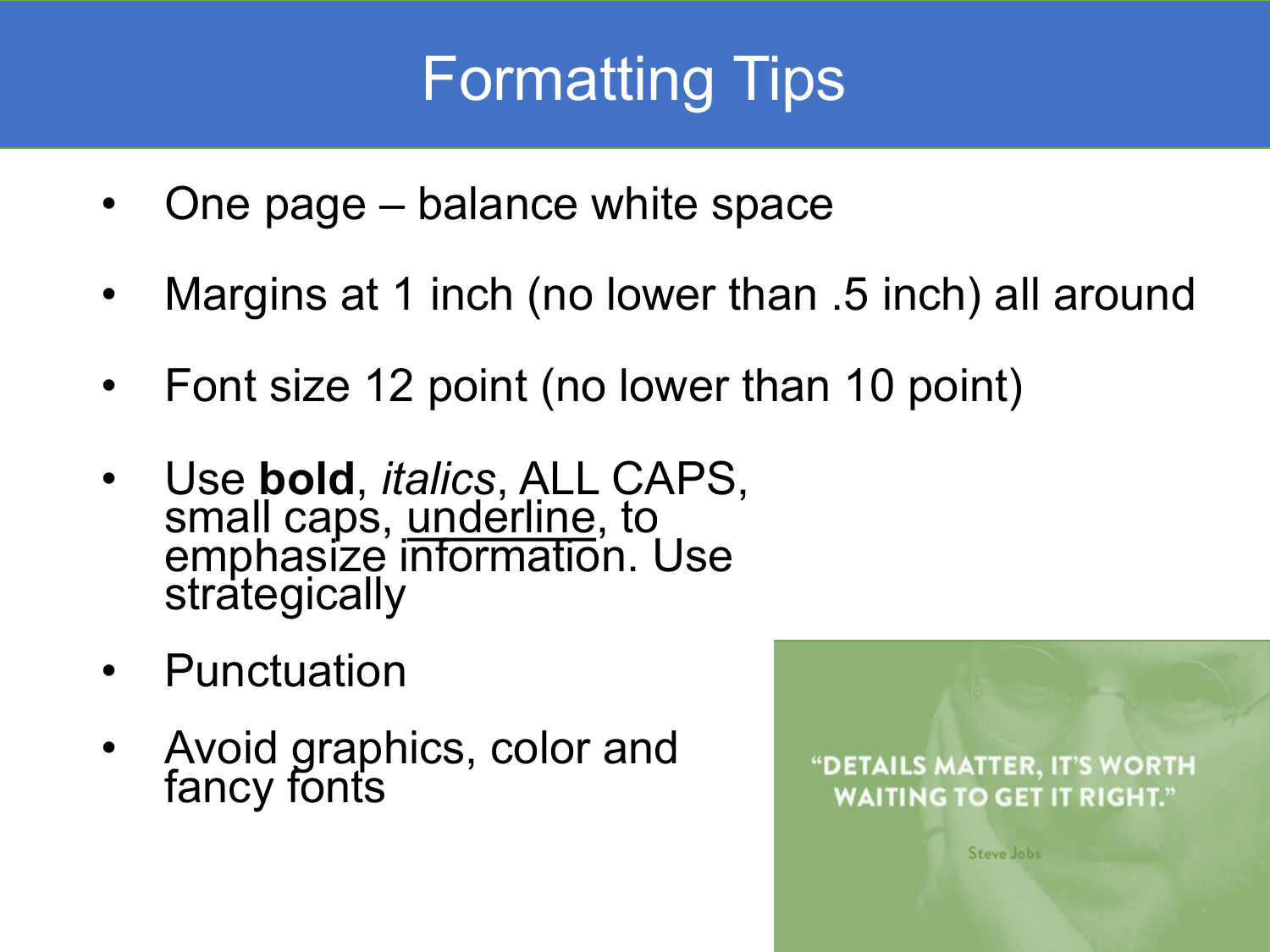# pur•pose /'parpas/

### Standard Cover Letters: Internships & Jobs

- Introduce yourself & your resume
- Pique the employer's interest
- Identify position you're applying for
- Highlight strongest skills & experience
- Showcase writing style & skills

### Noun

The reason for which something is done or created or for which something exists.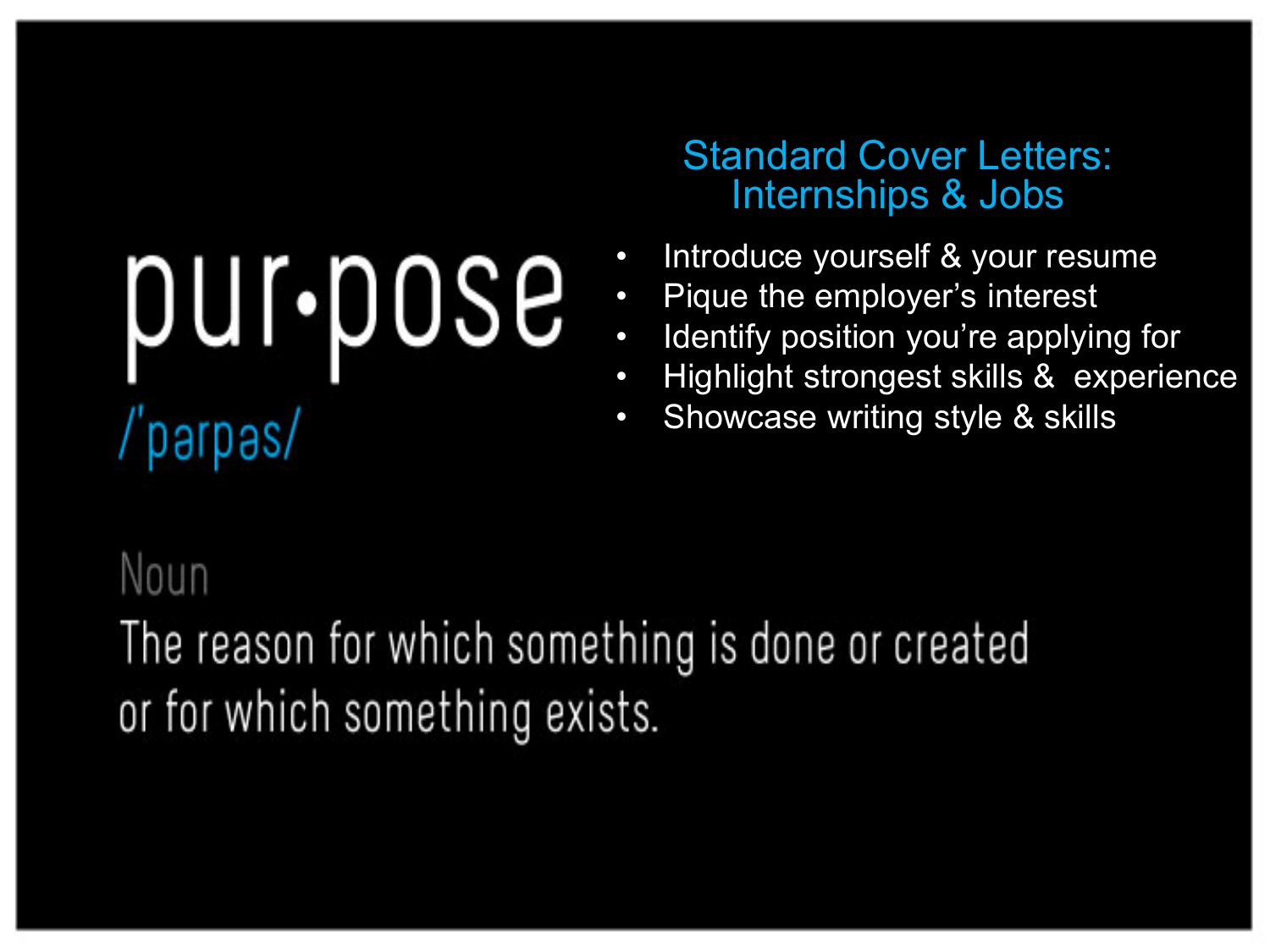### Cover Letters – What you need to know…

- Are read in less than a minute **Key Tips**
	- Individualize for specific position and organization
		- Showcase your personality
	- Mention referrals and contacts
	- Should always accompany resume, never on their own

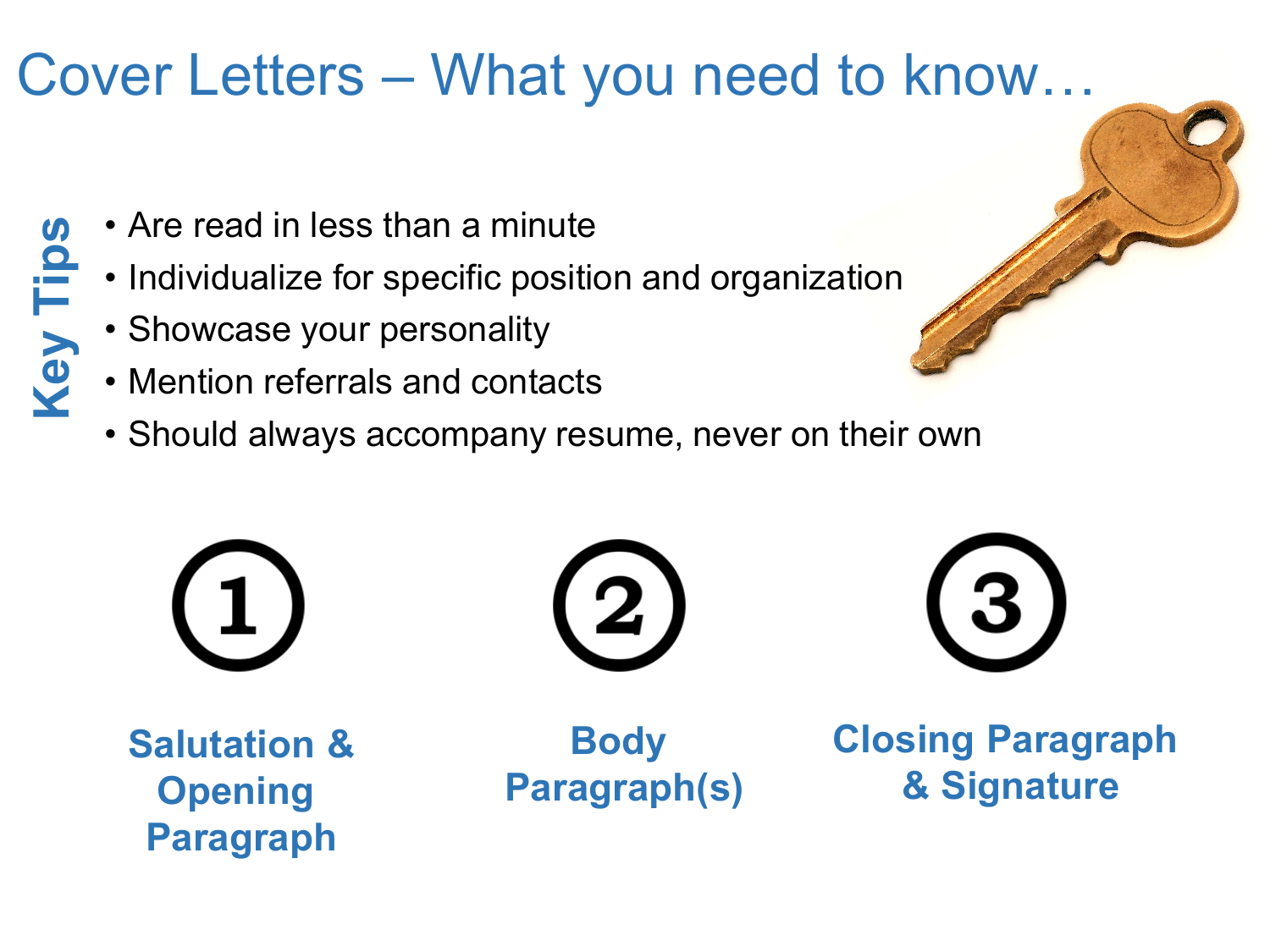### Layout & Format

- Follow standard business letter format
- Match design of resume
- Keep to one page
- Error free grammar & spelling

# Address & Salutation

- Personalize when possible
	- Avoid "Dear Sir/Madam" or "To Whom It May Concern"
	- Call for hiring manager's name and pronouns
- Keep formal or call for clarification
	- "Dear Ms. Smith:"
	- If unsure of pronouns, use first and last name "Dear Sam Smith:"
- Include full name, title, organization address
- Verify spelling of names and organizations

1021 Dulaney Valley Road Baltimore, MD 21204 ggraduate@xxxxx.edu  $410 - 337 - xxxx$ 

Today's date

Ms. Mary Jones Managing Editor **Baltimore Sun** Xxxxxx Street Baltimore, MD 21204

Dear Ms. Jones: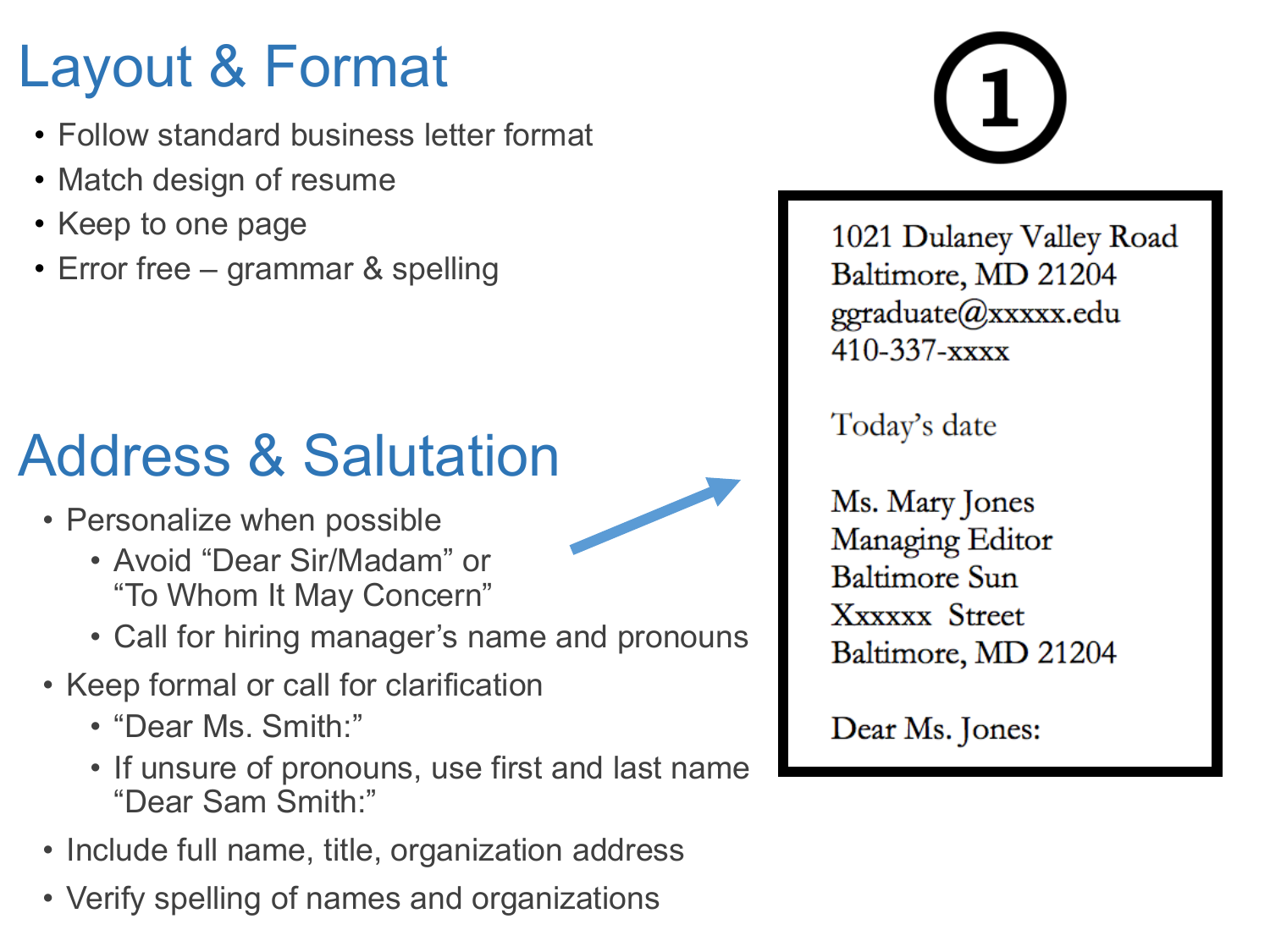## Opening Paragraph

- Get reader's attention creative & appropriate
- State position applying for and why you are interested
- Highlight why this particular company
- **Mention referral**
- Showcase how your combined experiences are a perfect fit! (if applicable)

### Dear Ms. Jones:

My morning is not complete without a cup of coffee and the Baltimore Sun. I'm particularly drawn to the concise writing style of City Hall reporter Julie Scharper and Baltimore County schools reporter Liz Bowie and would enjoy working on the newsroom floor alongside them. In addition to my love for all things Baltimore, my strong writing and editing background make me an asset to my hometown paper. Please accept this letter as my application for the reporter position at the Baltimore Sun, which was recently advertised on www.monster.com.

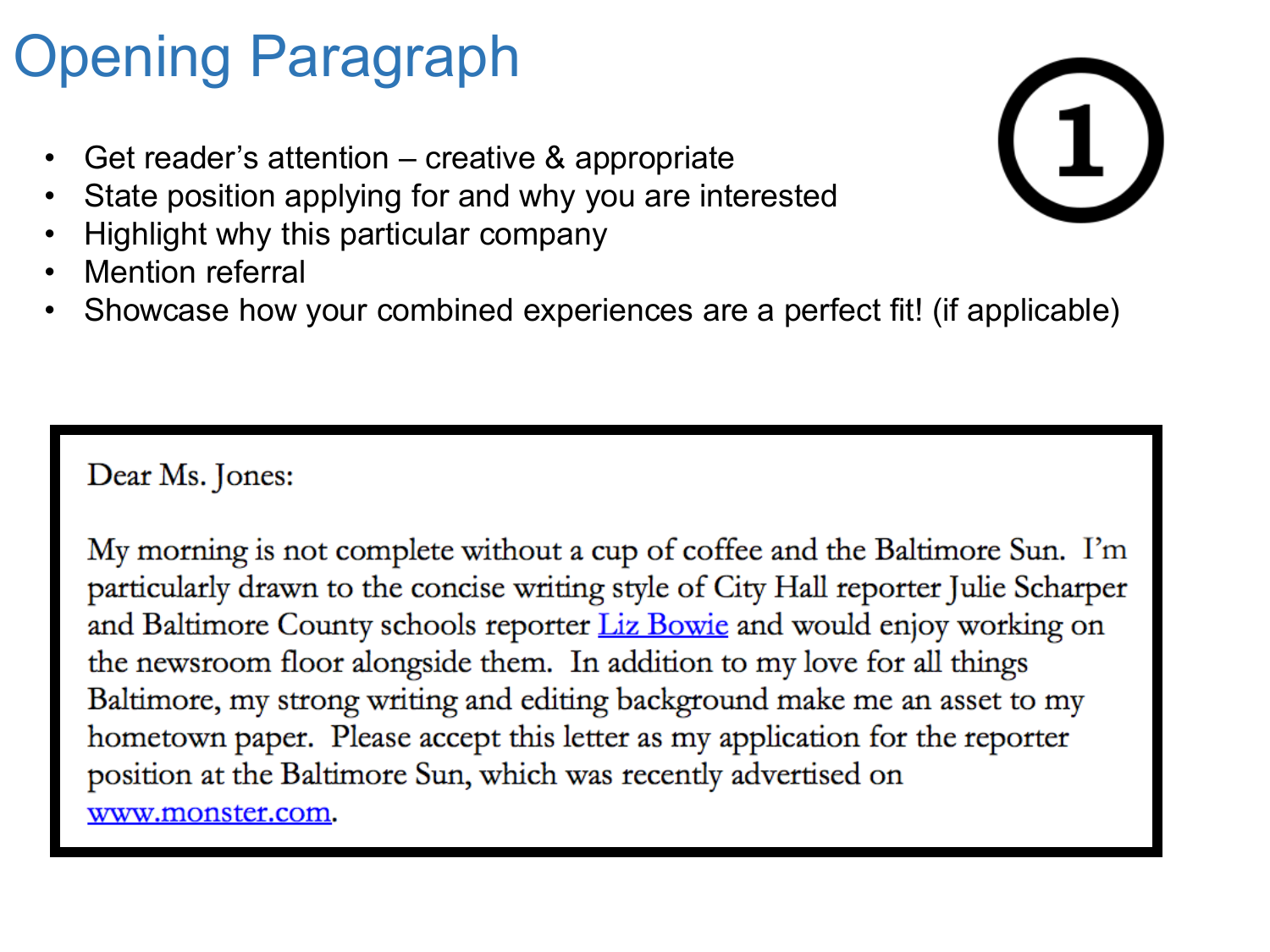# Body Paragraph(s)

- 1-2 paragraphs of strongest qualifications
- Match skills to what the employer wants/needs demonstrate good 'fit'
- Provide evidence to back-up  $-$  use specific examples
- Connect with your resume, but do not repeat or simply list experiences
- Can address education
- Sell soft skills and personality
- "I" Statements limit use, be strategic

My writing and editing experience has been developed and honed in a variety of settings. While working as a staff writer for the Goucher newspaper, I wrote feature articles on campus events and issues and assisted with editing for freelance writers. As a staff assistant for the Baltimore City Paper, I wrote articles on local events and assisted with editing and layout. Finally, as an editor for the campus yearbook, I coordinated the production of a 50-page yearbook. My positions gave me the opportunity to develop strong reporting skills, which include providing clear information to the reader, meeting deadlines, and checking facts.

Strong organizational, computer, and leadership are other skills I can bring to the Sun. As a resident assistant at Goucher, I provided supervision to a floor of 20 students, and as Sophomore Class President, I organized fund raising activities. I am proficient with MS Word, Excel, Access, and Publisher.

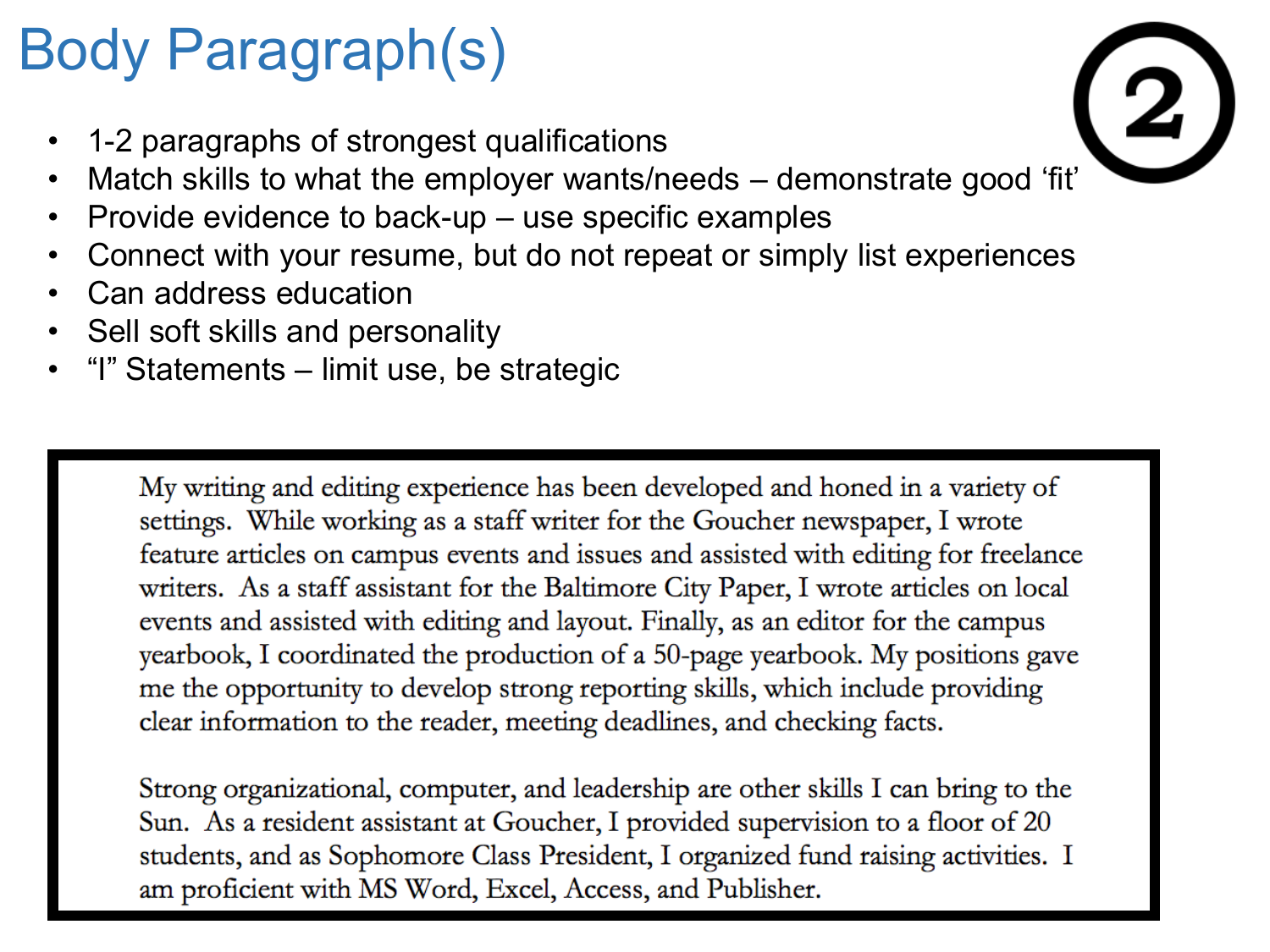## Closing Paragraph

- Thank reader for their time and consideration
- A chance to restate interest and fit



The combination of my skills and experiences, as well as my knowledge of the area, make me a definite asset to the Baltimore Sun. I look forward to speaking to you soon to discuss this position further and will be contacting you in two weeks to follow up on my application. Thank you in advance for considering my application.

Sincerely,

Goucher Q. Graduate